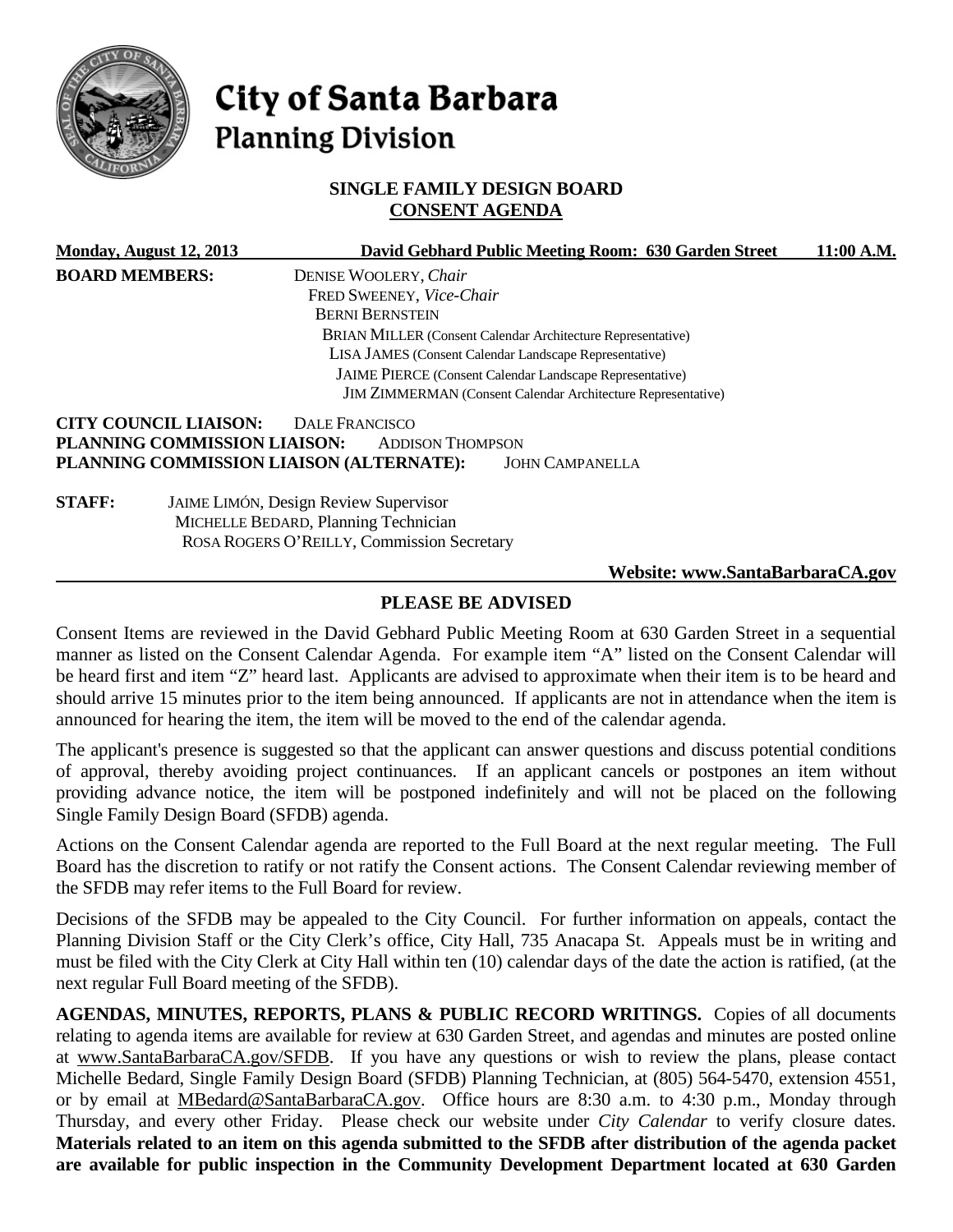**Street, during normal business hours.** Writings that are a public record under Government Code § 54957.5(a) and that relate to an agenda item for an open session of a regular meeting of the SFDB and that are distributed to a majority of all of the members of the SFDB during the meeting are available for public inspection by the door at the back of the David Gebhard Public Meeting Room, 630 Garden Street, Santa Barbara, CA.

**AMERICANS WITH DISABILITIES ACT:** In compliance with the Americans with Disabilities Act, if you need special assistance to gain access to, comment at, or participate in this meeting, please contact the Planning Division at (805) 564-5470, extension 4577. If possible, notification at least 48 hours prior to the meeting will enable the City to make reasonable arrangements in most cases.

**NOTICE:** On Thursday, August 8, 2013, this Agenda was duly posted on the indoor and outdoor bulletin boards at the Community Development Department, 630 Garden Street, and online at [www.SantaBarbaraCA.gov/SFDB.](http://www.santabarbaraca.gov/sfdb)

**PUBLIC COMMENT:** Any member of the public may address the Single Family Design Board Consent Representative for up to two minutes on any subject within their jurisdiction that is not scheduled for a public discussion before the Board.

# **REVIEW AFTER FINAL**

## **A. 616 E VALERIO ST R-2 Zone**

| Assessor's Parcel Number:  | 027-270-003                       |
|----------------------------|-----------------------------------|
| <b>Application Number:</b> | MST2013-00030                     |
| Owner:                     | Catherine Edwardson               |
| Architect:                 | <b>Harrison Design Associates</b> |

(Proposal to convert an existing duplex into a new 3,454 square foot, three-story single-family residence with an attached 462 square foot two-car garage. The proposal includes an interior remodel of the existing 552 square foot basement and converting 54 square feet of existing basement crawl space into a new habitable floor area. Exterior alterations include eliminating the gable roof element at the front elevation, demolish and rebuild the 68 square foot front porch, demolish the existing 225 square foot second story deck and replace with a new 396 square foot second story deck, addition of new Juliette balconies, and door and window alterations. The proposed development total of 3,916 square feet, located on a 10,704 square foot parcel, is 103% of the floor-to-lot-area ratio (FAR) guideline for an (R-2) two-family residentially zoned parcel.)

**(Review After Final to remove the exterior stairs at the laundry room, to increase the size of the rear deck and add a new set of exterior stairs, relocate an existing gate, revised doors on the south elevation, revised guard rails and surface decking material, revised bay window on the east elevation, and revised roof color.)**

# **REVIEW AFTER FINAL**

# **B. 1701 LA VISTA DEL OCEANO DR E-1 Zone**

| Assessor's Parcel Number:  | 035-180-009                    |
|----------------------------|--------------------------------|
| <b>Application Number:</b> | MST2005-00017                  |
| Owner:                     | King Heirs, LLC                |
| Owner:                     | The Mesa At Santa Barbara, LLC |
| Agent:                     | <b>Brent Daniels</b>           |
| Architect:                 | <b>Zehren And Associates</b>   |

(See MST2003-00227 for master case. Proposal to construct a 4,517 square foot single family residence at 1701 La Vista Del Oceano (Lot 1) with a 681 square foot two-car garage on a 16,370 square foot lot in The Hillside Design District.)

**(Review After Final for a revised pool configuration and associated hardscape and landscape.)**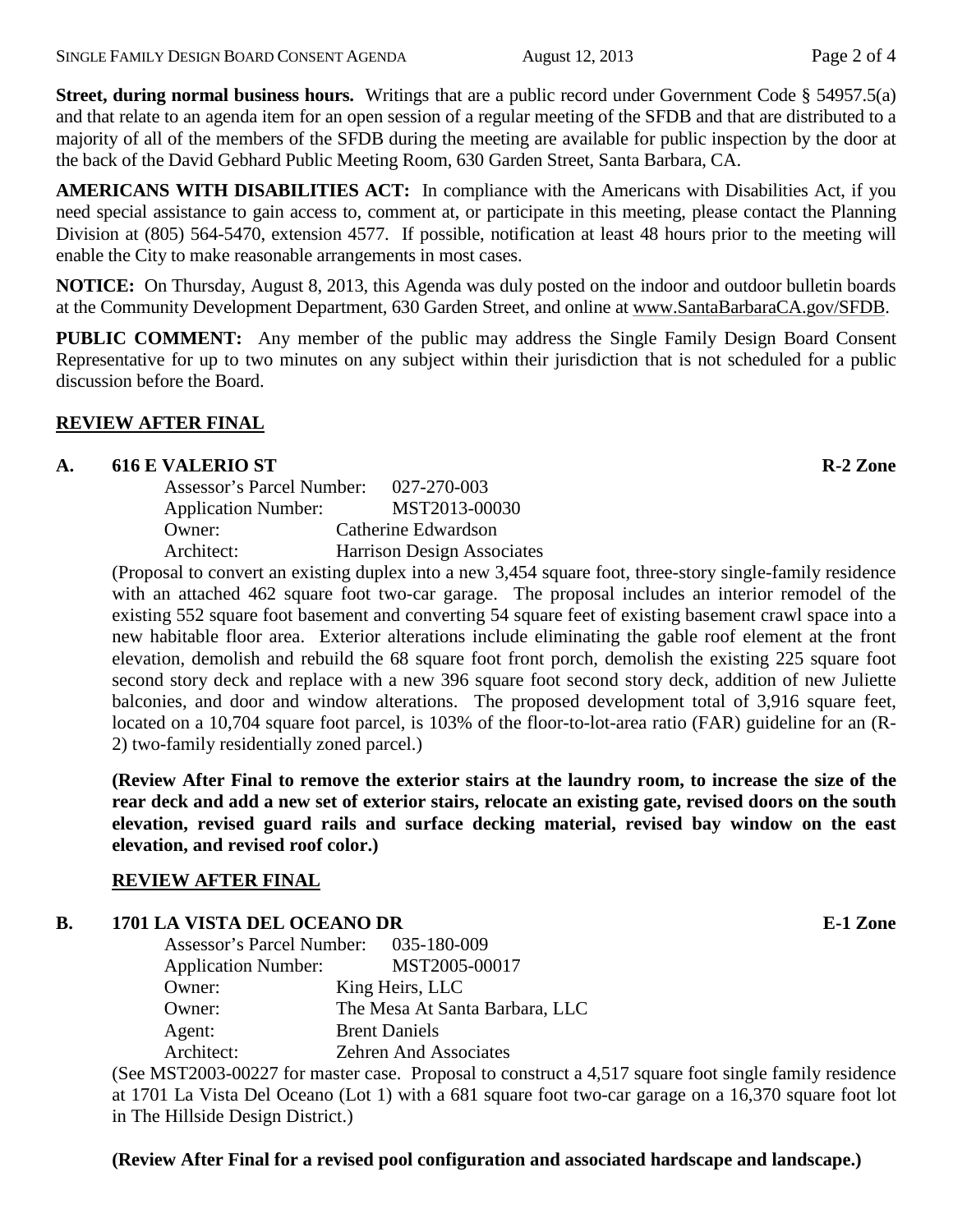#### **FINAL REVIEW**

### **C. 1820 ANACAPA ST E-1 Zone**

Assessor's Parcel Number: 027-041-016 Application Number: MST2013-00127 Owner: Graham M Lyons Architect: Kent Mixon

(Proposal to construct 88 square feet of one-story additions and exterior alterations to an existing, 4,282 square foot, two-story, single-family residence, including an attached three-car garage, resulting in a proposed residential total of 4,370 square feet. The proposal includes replacement of all windows, addition of new dormer roofs, and an 82 square foot deck addition. The proposed residential development of 5,266 square feet, which includes a detached 1,198 square foot pool cabana structure, and associated site storage area, located on a 27,817 square foot lot, is 110% of the guideline floor-to-lot area ratio (FAR). The proposal will address zoning violations identified in enforcement case ENF2012- 00332.)

#### **(Final Approval requested.)**

## **PROJECT DESIGN AND FINAL REVIEW**

#### **D. 165 CEDAR LN E-1 Zone**

| Assessor's Parcel Number:  | 015-083-003   |
|----------------------------|---------------|
| <b>Application Number:</b> | MST2013-00012 |
| Owner:                     | Paul H Tucker |
| Architect:                 | David Mendro  |

(Proposal for additions and alterations to an existing one-story 2,088 square foot single-family residence, located on a 13,796 square foot lot in the Hillside Design District. The proposal includes the conversion of the existing 459 square foot attached garage to a habitable addition and 125 square feet of new additions. The application is requesting a parking exception to provide one-covered and oneuncovered parking space and involves the construction of a new one-car carport and new permeable paving. Additional site alterations include new site walls and patios, deck additions, alterations to an existing deck, the demolition of an existing concrete patio, and demolition of an 'as-built' storage structure. The proposed total of 2,967 square feet is 70% of the maximum floor-to-lot area ratio (FAR). The project includes Staff Hearing Officer review for requested zoning modifications.)

## **(Project Design and Final Approval requested. Project requires compliance with the Staff Hearing Officer Resoution No. 015-13.)**

## **PROJECT DESIGN AND FINAL REVIEW**

## **E. 1517 SHORELINE DR E-3/SD-3 Zone**

Assessor's Parcel Number: 045-182-007 Application Number: MST2013-00219 Owner: Leatherman Family Trust Applicant: Amy Von Protz

(Proposal to expand an existing 95 square foot second-story deck by 97 square feet and add a new exterior spiral stair case. The proposed new 192 square foot second-story deck is located at the rear of the existing 1,588 square foot, two-story single-family residence, located on a 4,902 square foot lot in the Hillside Design District and within the appealable jurisdiction of the coastal zone.)

#### **(Project Design and Final Approval requested.)**